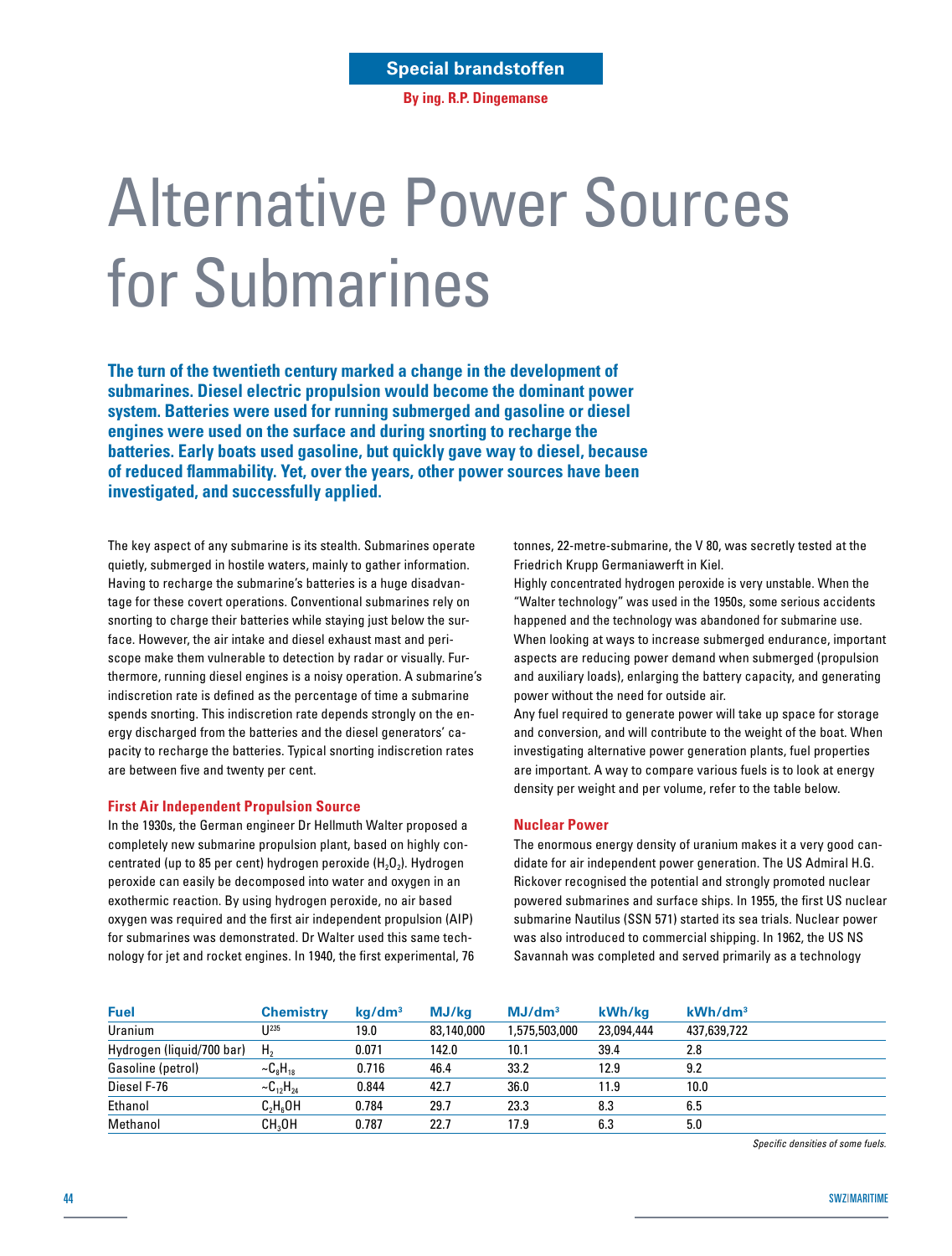Ronald Dingemanse has been involved in the design of electrical systems and propulsion for submarines since the early 1980s. He currently works at RH Marine in Schiedam, the Netherlands.



*A closed-cycle Stirling system (picture by Saab Kockums). The workings of a fuel cell.*



demonstrator. Around the same time, in Germany the NS Otto Hahn was built as a cargo ship and research facility by Howaldtswerke-Deutsche Werft (HDW). Yet, civilian nuclear ships suffer from the costs of specialised infrastructure, and so far, none are in operation. Recently, the US based company Gen4 Energy started developing a 70 MWt nuclear power module that could power a 155,000 DWT Suezmax tanker. Classification societies need to rewrite their rules to ensure that it is the operator of the nuclear plant that demonstrates safety in operation, in addition to safety through design and construction. In 2014, Lloyd's Register published two papers on marine nuclear propulsion. It was concluded that the concept is feasible, but further maturity of nuclear technology and the development and harmonisation of the regulatory framework would be necessary before the concept would be viable.

#### **Non-nuclear Power Sources**

Major naval powers like the United States, United Kingdom, France and Russia turned to the use of nuclear power as the AIP solution for submarines. The growing demand for longer submerged endurance and range has put other AIP technologies on the agenda. Current AIP solutions are:

- A closed-cycle Diesel system (CCD) with liquid oxygen storage (LOX) (Russia 1956); a CCD system was developed by Thyssen Nordseewerke in 1993, and by the RDM in the Netherlands in 1990-1992 for the Moray class submarines.
- A closed-cycle Stirling system (CCS) (SAAB, Sweden 1980).
- A closed-cycle steam turbine, MESMA (Naval Group, France 2001).
- hydrogen oxygen PEM Fuel Cell (PEM FC);
	- with ethanol reformer;
	- with methanol reformer;
	- with metal hydride hydrogen storage (Siemens, Germany 2005);
	- with compressed hydrogen storage.

### **Closed-cycle Diesel System**

A CCD system incorporates a standard diesel engine that can be operated in its conventional mode on the surface or while snorting. Submerged it runs on artificial "air" synthesised from stored oxy-

gen, argon, and recycled exhaust products. The engine's exhaust gasses – largely carbon dioxide, nitrogen, and water vapour – are cooled and scrubbed to extract any remaining oxygen and argon. The remaining exhaust gas is mixed with seawater and discharged overboard. The required oxygen is stored as LOX in cryogenic tanks. The first CCD system was developed in Russia by S.A. Basilevkiy, and was used on the experimental submarine M-401 (1940). After World War II, the Russian Quebec class submarines had a CCD system of 670 kW (1952).

#### **Closed-cycle Stirling System**

In a Stirling engine, heat from an outside source is transferred to an enclosed quantity of inert gas through a repeating sequence of thermodynamic changes. By expanding the gas against a piston and then drawing it into a separate cooling chamber for subsequent compression, the heat from external combustion can be converted to mechanical work to drive a generator. The name Stirling refers to the Scottish brothers Robert and James Stirling who patented the concept in 1816 and an improved concept 1827.

In the 1980s, Saab Kockums developed a 75 kW CCS module for the Swedish Gotland class submarines that operates at 20 bar on diesel fuel and LOX. Today, the Saab 75 kW CCS modules are "commercially available" and are used on Japan's newest Soryu class submarines.

#### **Closed-cycle Steam Turbine**

The closed-cycle steam turbine, developed by Naval Group in France, also known as *Module d'Energie Sous-Marin Autonome* (MESMA), uses ethanol and LOX to generate steam for a 200 kW turbine driven generator. The steam generation process operates at 60 bar, so the combustion products can easily be expelled when submerged. The MESMA has been used in Pakistan's Agosta 90B submarines since 2001.

# **Fuel Cells**

Fuel cells are able to convert hydrogen gas and oxygen directly into electric power without any moving parts. For submarine application, Polymer Electrolyte Membrane (PEM) fuel cells are attractive be